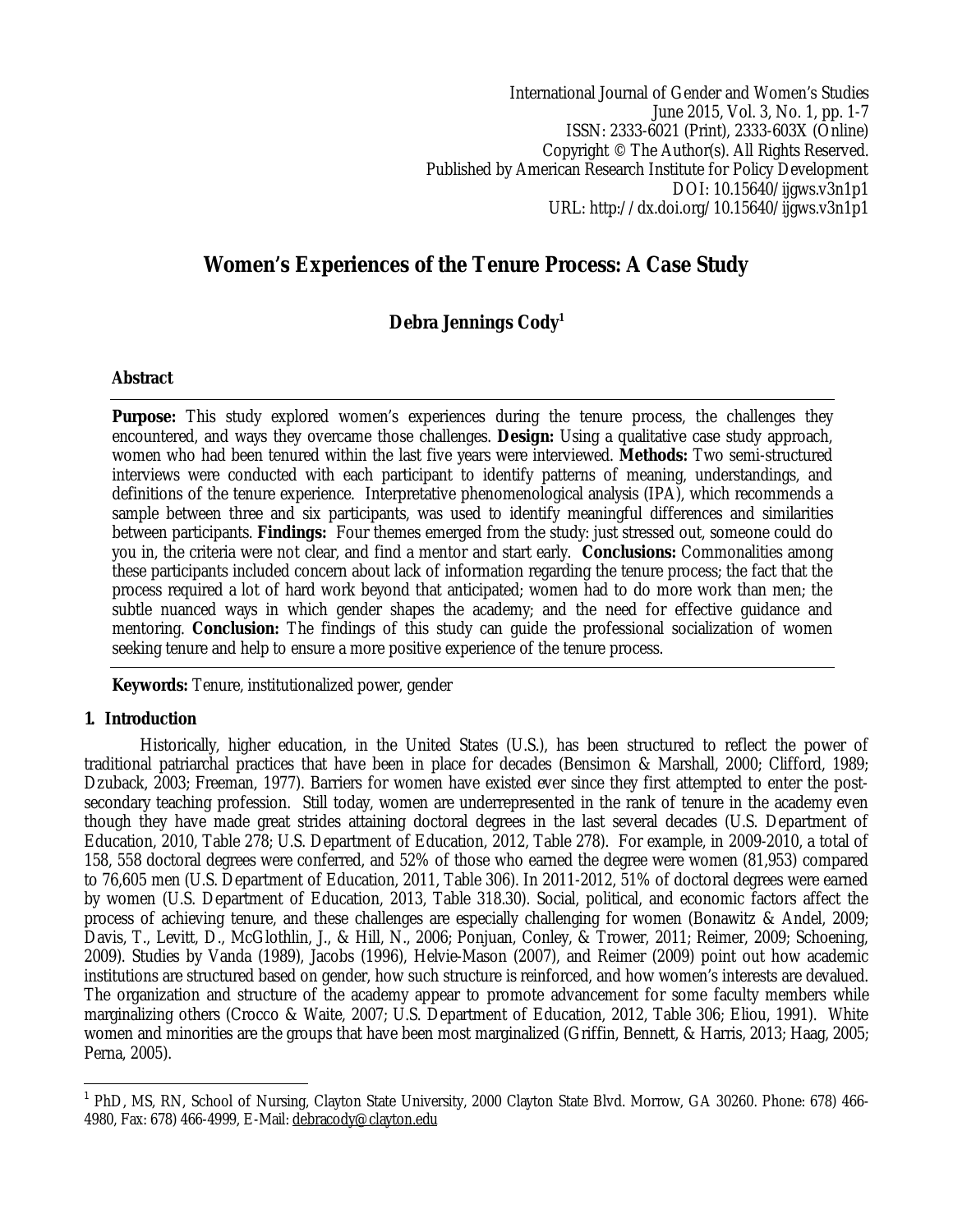However, even minority males enjoy more recognition and rank, and are treated with more respect than women (Crocco& Waite, 2007; Fairweather, 2002; Premeaux & Mondy, 2002; Rossiter, 1993; Schoening, 2009; U.S. Department of Education, 2010, Table 264). Thus, while the intersection of race and gender is important, in the academy, gender appears to have a greater influence on tenure success than race (Cody, 2012). Recent data show that at public four year higher education institutions in the U.S., in 2009-2010 and 2011-2012, the majority of tenured faculty members were male (U.S. Department of Education, 2010, Table 278; U.S. Department of Education, 2012, Table 278). Women experience multiple challenges as they navigate the tenure process (Bonawitz & Andel, 2009; Clark & Corcoran, 1986; Hancock, Baum, & Breuning, 2013; Schoening, 2009; Tierney & Bensimon, 1996; Umbach, 2007). The literature to date includes research conducted at mostly larger research universities, but offers little to inform our understanding of women's experiences with the tenure process in a small public university. Focusing on the realities of women in the specific context of a small public university can provide a glimpse into issues at a more broad, societal and institutional level (Smith, Flowers, & Larkin, 2009; Yin, 2009).

#### **2. Method**

In this study (Cody, 2012), a qualitative, approach was used to explore how women experienced the tenure process. The data for this study were collected by conducting two semi-structured interviews with three recently tenured female faculty members at a small public comprehensive university. The university began as a junior college in the late 1960s and is a relatively young institution of higher education located in a suburban community in the southeastern United States. The first graduate students were admitted in 2006, and a terminal or doctoral degree then became the requirement for promotion and tenure. At the time the research was conducted, there were 90 tenured faculty members (including administrators), and of that number 46.7% (42) were women and 53.3% (48) were men. The total number of tenured administrators was 21; 33.3% (7) were women while 66.7% (14) were men.

#### 2.1 Sample

A list of tenured faculty members was obtained from the Office of Academic Affairs. Because the aim was to examine different perspectives of women on the experiences of the tenure process, women who were tenured within the last five years were selected from different academic departments, using purposeful sampling (Merriam, 1998) to gain the perspectives in the early part of their tenured careers in higher education. There were 42 tenured women on the faculty and six of those had been tenured within the last five years. The author sent emails directly to the six professors, describing the study and inviting their participation. Three women volunteered to participate in the study. At the time of the interviews, all were employed as tenured faculty members at the university. The participants' academic disciplines were arts and sciences, business management, and nursing.

#### 2.2 Data Collection

Two semi-structured interviews were conducted with each participant in order to identify patterns of meaning, understandings, and definitions of the situation from each of the women. Each participant was asked for permission to tape-record the interviews for verbatim transcription at a later time. The focus of the interviews was on the participants' experiences, perceptions, feelings, and actions related to the process of becoming tenured. Participants were asked about their reason for seeking tenure; preparation related to expectations and criteria for tenure; their experiences during the tenure process; their perceptions of the role that power played in the tenure process; the role that gender played in the process; differences or similarities in how others progressed through the tenure process; political, social, and economic effects or issues related to the tenure process; the effects of the process on them personally and professionally; and suggestions for improving the tenure process for women. Audio tapes were used to record the interviews, they were transcribed verbatim, and participants verified the transcriptions for accuracy. Transcripts were reviewed for common patterns of meaning through preliminary data analysis and thematic analysis. Each participant was assigned a pseudonym in order to ensure confidentiality.

#### 2.3 Data Analysis

Interpretative phenomenological analysis (IPA) was used for data analysis (Smith, et al., 2009). The six steps of IPA analysis include 1) reading and re-reading; 2) initial noting; 3) developing identified themes; 4) searching for connections across identified themes; 5) moving to the next case (participant); and 6) looking for patterns across cases (Smith, et al., 2009). The recommended sample size for IPA is between three and six participants. The three participants used in this study provided sufficient cases for development of meaningful points of difference and similarity between participants, but not so many that the amount of data generated would be overwhelming (Smith et al., 2009).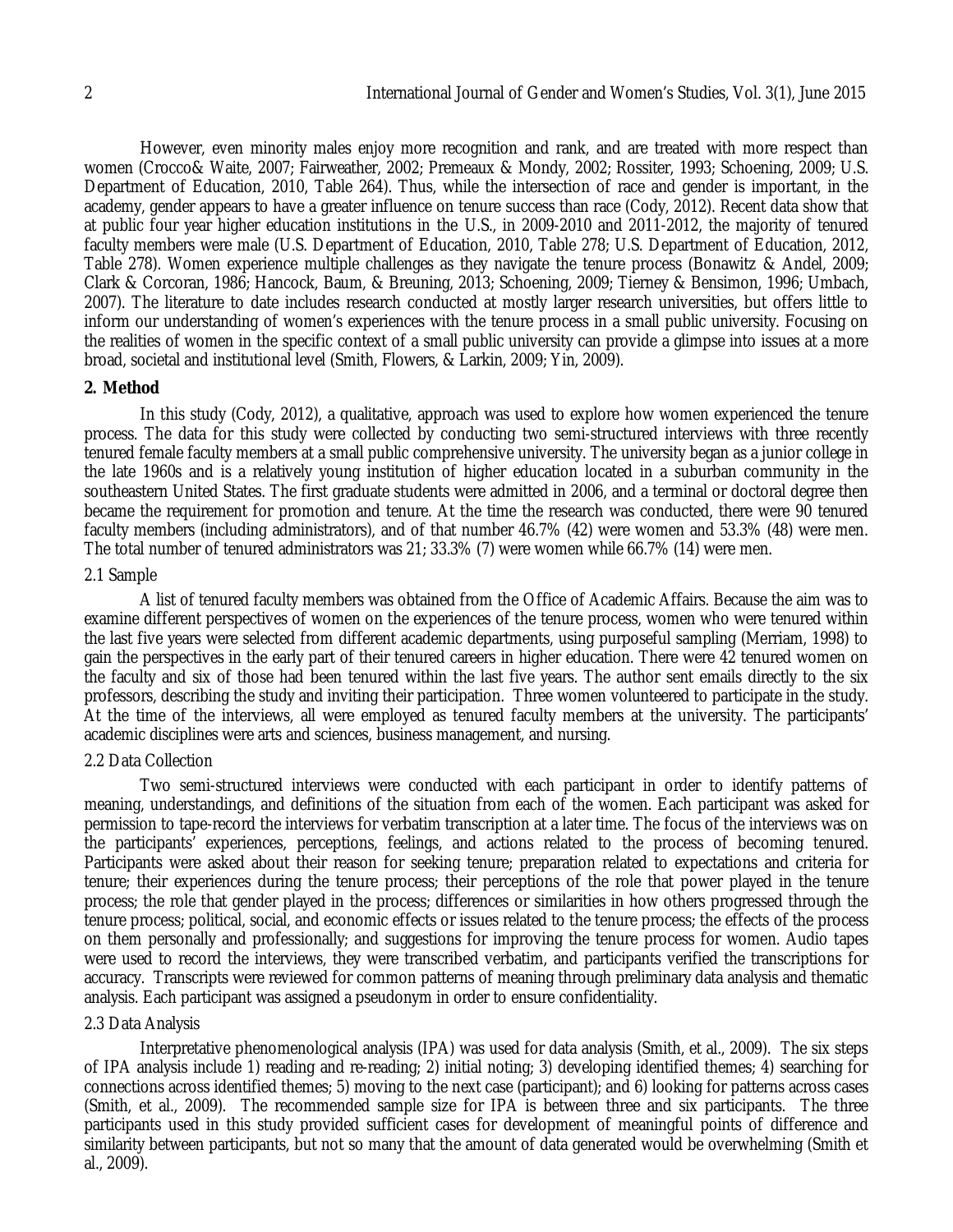#### **3. Findings and Discussion**

Each participant had her own reasons for seeking tenure, and during the tenure process each woman encountered challenges that were similar to those of the others, yet unique to her experience and discipline. While each participant identified stressors particular to her situation, institutionalized power and gender were significant issues for each participant. The four themes identified were just stressed out; someone could do you in; the criteria were not clear; and find a mentor and start early. These themes are elaborated on below.

#### 3.1 Just Stressed Out

All three of the participants revealed situations that caused them to feel stressed out during their tenure experience, but the causes were specific to each woman's situation. One participant cited preparation of the portfolio and the number of hours it took to prepare it as a major cause of frustration. She explained how she tried to use other tenured professors' portfolios as examples but found that they did not make sense to her, so she basically redid her portfolio notebook. Reviewing the portfolios of other tenured professors helped another participant understand what the expectations were, but also created more work for her. She stated: At about 128 hours in the process, I stopped counting the hours. I was very curious about how long it really took –but when I really began in earnest putting that book together and I got to 128 hours, I stopped counting. One participant noted that preparation involved not just a lot of work, but also a lot of time. In order to have adequate time to prepare, she did not teach one summer semester and, although she did not mention it, this had an economic effect, causing a decrease in the salary she was accustomed to having. She also talked about the impact that the time required to prepare had on her family and gave examples of informing the family that she was having a "T Day" (tenure day) when she was not available for them. She indicated that she had so much information in her portfolio that she had to reduce it and this was extremely frustrating for her since she was unsure what could be omitted. One participant felt under pressure and took time from other areas in her life in order to be productive. She emphasized that women should educate themselves regarding the requirements of the tenure process before they actually begin the process. Her concern was that since women have so many things to juggle, they should understand that they are not going to be great at all things at all times, especially when seeking tenure.

Having a mentor also added to one participant's stress. She recounted that she was assigned a mentor but felt like the mentor was very busy, was not really engaged with her, and did not care about her at all. The participant noted, "I realized that anything that I did, I was going to have to find it out on my own." Additionally, she stated, "I just think it's stressful and the thing I worried about was the articles – publications. That was very, very stressful." For one participant stress was related to her lack of awareness of the need to begin preparations early, and to the unclear and inconsistent expectations across disciplines. She commented on how the expectations of the institution were not really communicated to her when she was hired and she found herself playing catch up. This participant's perception was that colleagues in other schools on campus might have received more support and this caused some frustration and stress for her. She mentioned gender issues in relation to her lack of support during the tenure process. There are more tenured men than women at the university and this point was made by one participant who said she asked for mentorship from men because only men, not women, were on the Promotion and Tenure Committees, and they were in the "in" group which held institutionalized power. There were no other women that she could ask for help. Thus, all participants were stressed out by the tenure process, and their views point out the subtle intersection of institutionalized power and gender in the academy.

#### 3.2 Someone Could Do You In

When discussing the role that institutionalized power played in the tenure process, the three participants gave similar responses. They were all cognizant of how others could affect the outcome of their tenure aspirations. One participant seemed adept in seeking out individuals to assist her in the process. She was keenly aware of the power and authority held by professors who were not in administrative positions but could influence her outcome. She pointed out how men could help her learn the game, how to be politically correct, and not ruffle any feathers. Her comment about not wanting to ruffle any feathers indicates that she accepted and used male norms and aspired to present her information in a way that was non-threatening to those (men) who might be reviewing her portfolio.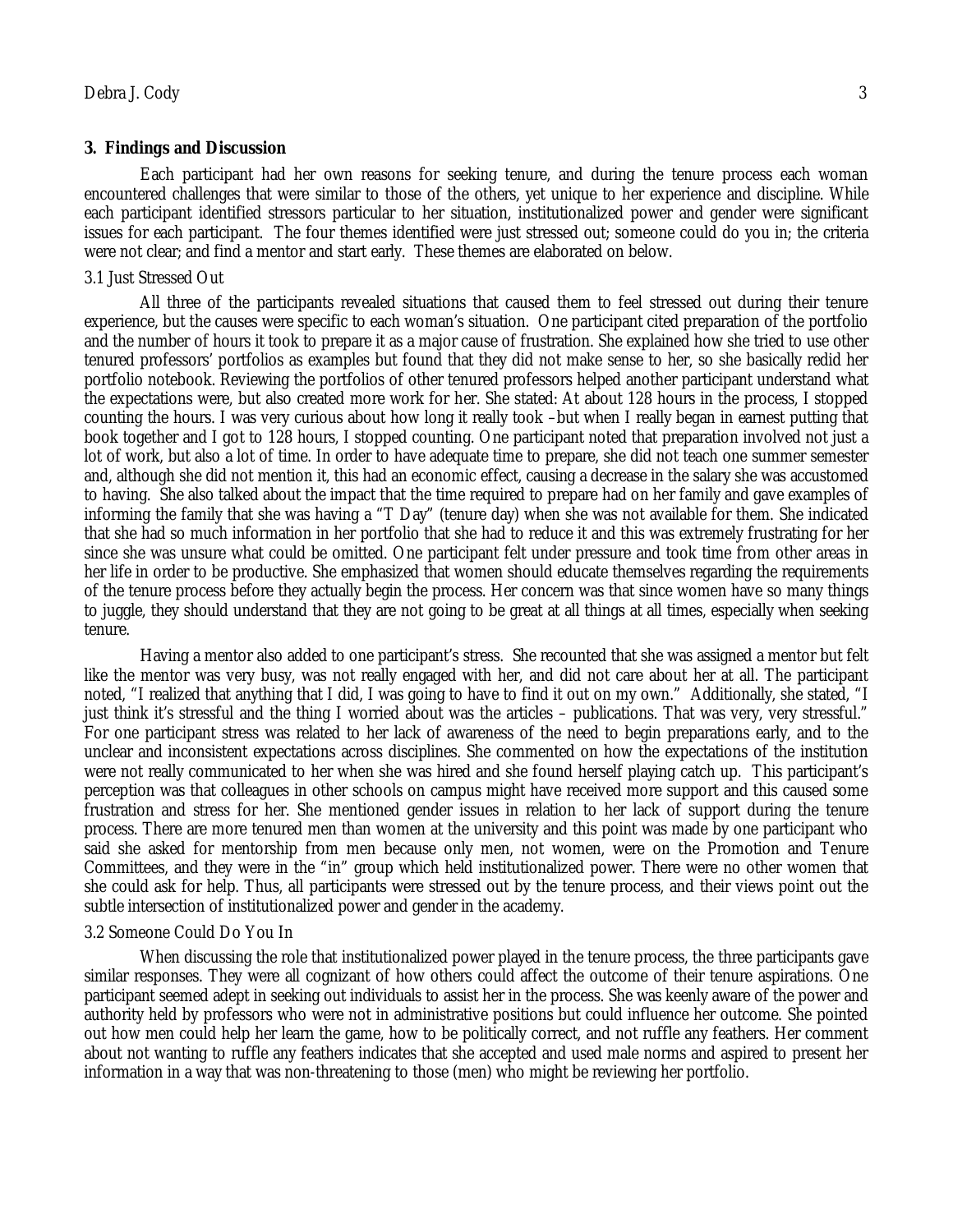As noted above, the individuals available to help one participant navigate the tenure process were all men. One participant explained this by stating that there were no other tenured women in her department to ask for help. Further, there were no women on the Promotion and Tenure Committees campus-wide. Clearly, men held the institutionalized power in this situation (Haag, 2005; Kelly & Slaughter, 1991; Schoening, 2009). Another participant's experience caused her anxiety and fear; she was fearful of losing her job and felt that one person could prevent her from achieving tenure. She also felt she had little control over the outcome of her tenure experience. Others held the power and control over the outcome of her future, and they were all men. This mobilized her to work hard at scholarly productivity to ensure that she met the tenure criteria. Her comments regarding gender included the fact that a female coworker was not given credit for tenure when she arrived at the university, and the same female colleague was not given a promotion that a male colleague in another department had received. Another participant's comments about working hard to publish, but not having control over time lines and acceptance of articles made it clear that lack of control was a serious concern for her. She also talked about the evaluative power held by the Promotion and Tenure Committees, unclear standards, and lack of guidance by her supervisor. As Tierney and Bensimon (1996) have pointed out, tenure candidates need to be active in the tenure process so that they feel a sense of control and less frustration. One participant experienced frustration at the hands of a particular tenured male colleague who made what she thought were inappropriate, passive-aggressive jokes about her tenure experience, and what he would do if he were on the committee and reviewing her documents. She felt she could not confront him, and so she just ignored him and his comments. She spoke about how her faith played a big part in how she handled the tenure process, just as she would any challenge. She reported that she decided to worry less, work harder, and pray more, and declared that by doing so her faith was strengthened. Perhaps, because of her faith, she felt less anxious about other individuals having institutionalized power and control over her tenure outcome. Clearly, these women felt fear, anxiety, lack of control, and lack of power in the tenure process, as political agendas and decision-making were intertwined and tenure

#### 3.3 The Criteria Were Not Clear

was either granted or denied.

An issue mentioned early in the interviews by each of the women, but not elaborated on, was lack of clarity and standardization of the criteria for tenure. This seemed to be consistent in all disciplines at the university. At the time of the participants' tenure applications, the university was undergoing change in several ways, one of which involved revisions in promotion and tenure criteria. As the university began to focus more on research and scholarly productivity, one participant expressed her concerns. Well, it's up or out….so, if I want to keep my job, which I do very much because I like what I do, then I needed to make sure I checked all the blocks that were necessary to keep my job, and one of those was to complete all the promotion and tenure requirements. All participants emphasized the need to be fair and consistent with tenure criteria and expectations. During the interviews, they discussed the issue of unclear criteria even though they came from different academic disciplines.

#### 3.4 Find a Mentor and Start Early

When presented with the question, "What advice would you give to women who are seeking tenure?", all of the participants mentioned getting an early start and being aware of available guidance and mentors. One participant also indicated that having incentives and awards might assist in motivating candidates to begin preparing early. Gender was an issue for this participant, who was particularly concerned about the need for women to ask for help and for others to tell women to ask for help. The participants also noted that women should be represented at all levels of the university and compared women's lack of representation to lack of women in higher education. The need for mentorship was a strong theme throughout all of the interviews. One participant strongly stated, "Find a mentor. Be sure that you can focus entirely on the process when it's time." Another participant felt that information about the tenure process should be given to faculty members early, during orientation to the university. She summarized her advice to women who seek tenure commenting: I think they need to find a mentor…maybe someone they admire and they want to be like them. Or maybe somebody you know that knows the system and can guide them. I think that's really, really important. Another participant noted how some colleagues seemed to have supportive mentors and said that she planned to be helpful to future tenure candidates, especially women, now that she had achieved tenure status.

#### One participant said:

I asked for mentorship from men and that is not because I wouldn't have asked it from women but only men had been on the Tenure and Promotion committees - and who were in the "in" group, the "institutionalized power" group in the university and the college.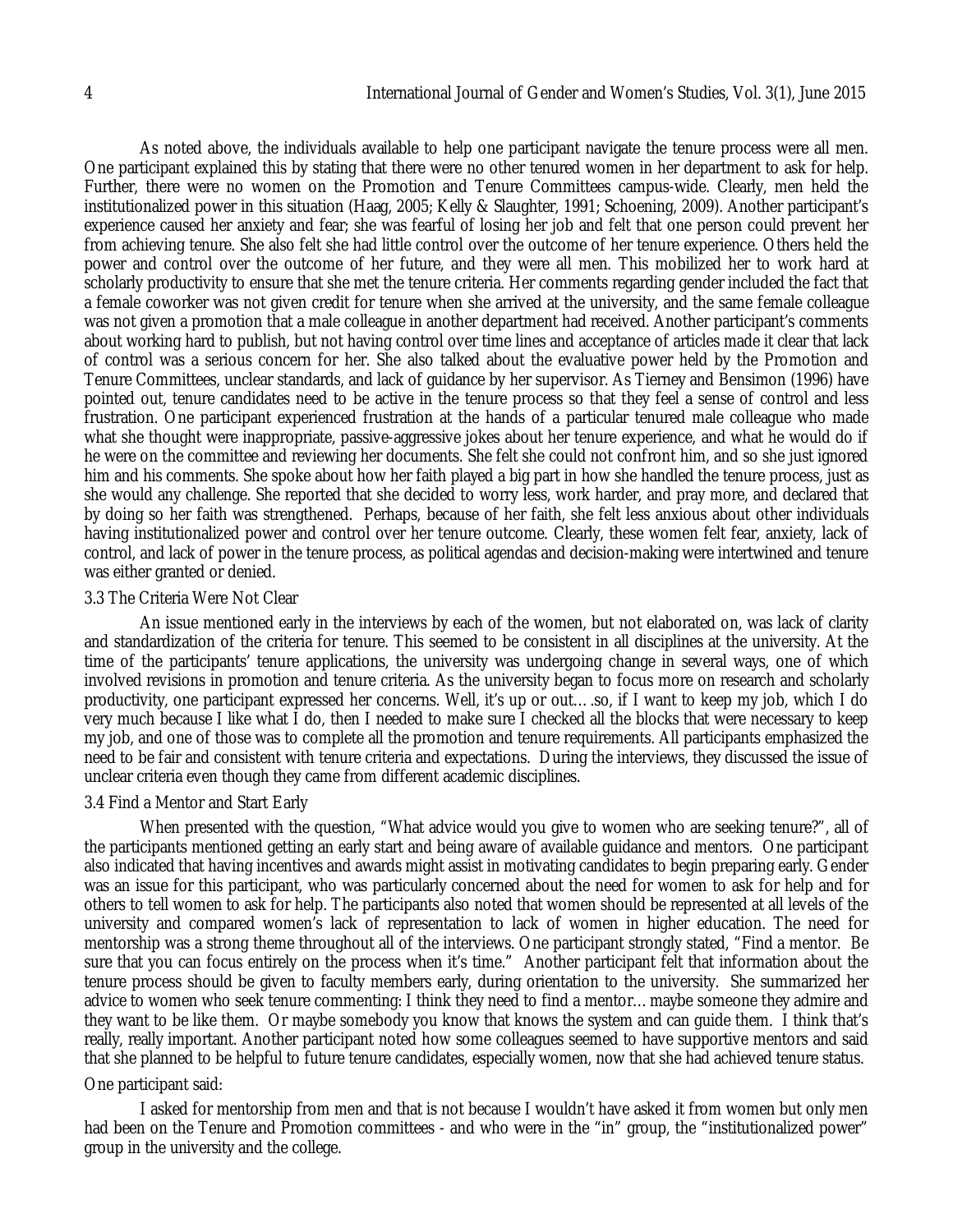There were no other women in this department, so it is not surprising that there were no women to ask for help. Although two participants were assigned a female mentor, one participant felt the assistance that she received was minimal and ineffective, and this caused her to seek guidance elsewhere: Well, it was scary and I had a colleague in another department who was hired at the same time that I was, and we kind of became support for each other. And I think that's the thing that was disturbing. No one really prepared me for what I was supposed to be doing. I had to depend on my friend, who knew more than I did about the process. So I think without someone working with you, like a mentor during that process, the results can sometimes be bad. Having an effective mentor throughout the tenure process is essential for women to be successful (Bonawitz & Andel, 2009; Ponjuan, Conley, & Trower, 2011; Schoening, 2009). Each participant voiced concern about stress related to lack of clarity and consistency involving the portfolio, lack of standard tenure criteria, and lack of an effective mentor. Their experiences reflect both familiar dimensions found in the literature and some that were surprising.

#### Limitations

Generalizability is beyond the scope of this study and inconsistent with the principles of both phenomenology and IPA, which focus on reflection, making sense of personal experiences, and themes indicative of commonalities. This study represents the experiences of a specific group of tenured women at one university with institutional contexts that may be transferable to similar institutions, however, more investigation must be conducted to validate the consistency of these findings.

#### **4. Commonalities and Conclusions**

We continue to encounter institutionalized power and gender inequities in the academy. Women remain underrepresented, especially in the ranks of tenure, even though they have made great strides in attaining doctoral degrees (U.S. Department of Education, 2011, Table 306; U.S. Department of Education, 2013, Table 318.30). Institutionalized power in academic institutions continues to be held by men. The structure of these institutions is based on gender, reinforcement of such structure, and devaluing of women's interests (Bensimon & Marshall, 2003; Helvie-Mason, 2007; Kelly & Slaughter, 1991; Reimer, 2009). The first commonality in these women's experiences included concern about lack of adequate information regarding the process, consistency, and standardization of criteria. These women's experiences suggested inconsistencies among disciplines even in the same institution. Like participants in this study, other women who seek tenure may encounter the same inconsistencies during the tenure process. Baez and Centra (1995) declare that tenure policies should be unambiguous, explicit, consistent, and clearly articulate how tenure is to be acquired. They also assert that the criteria for tenure should be specific enough to provide guidance to faculty members (Baez & Centra, 1995). A second commonality identified from interviews with participants was the hard work required beyond what they anticipated. This is consistent with the work of Tierney and Bensimon (1996) who reported long work hours by women faculty members. While the organizational structure of the academy appears to be geared toward the success of males rather than females (Kelly & Slaughter, 1991), administrators hold the power to make changes and implement policies that are fair and consistent. This raises the question of why women have heavier workloads than men in the academy. Future research needs to investigate the workloads of women and men, especially women seeking tenure.

Another commonality related to gender was associated with the subtle, nuanced ways in which gender shapes the academy. Each of the participants spoke about the "in" group, which was dominated by men, and they acknowledged that men also held institutionalized power and determined expectations and criteria related to tenure at the university. However, they did not seem to see gender as having a major influence on their tenure experience. For instance, one participant felt she was already part of the "in" group before she achieved tenure status, and gender did not appear to be an issue for her. She had already accepted and used male norms in her professional life, including the tenure process. All participants believed their experience was not that much different from anyone elses. The participants seem to have accepted the norms established by their male-dominated power structure. A further commonality identified was the need for effective guidance and mentoring. Because there were few tenured women in their disciplines, the women said they would have sought women for help if more women had been available. The lack of guidance and mentoring for women raises the question of why women do not have mentors in the academy, especially when seeking such an important and prestigious status as tenure.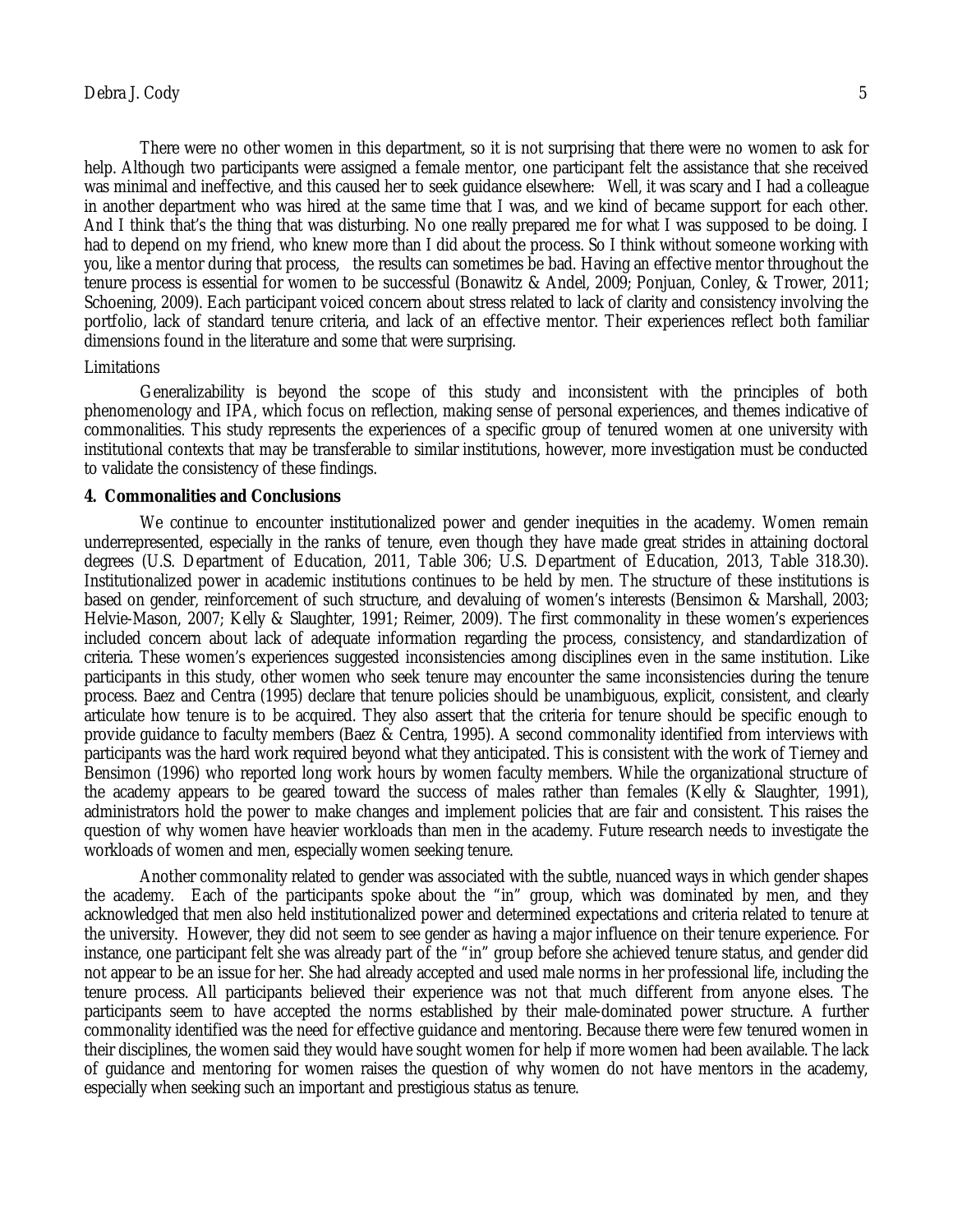The findings of this study suggest that the underrepresentation of women in higher education needs to be addressed in faculty hiring and retention policies. The majority of faculty members and tenured faculty members in the academy are men, and thus there are few tenured women faculty members to serve as mentors for other women faculty members. Future studies should investigate the effectiveness of mentoring for women in the academy, especially when seeking tenure. Institutionalized power and gender issues need to be studied in relation to the recognition that women and men receive for the same or similar scholarly activities. Finally, this study raises questions about whether existing policies related to tenure practices are applied equitably across and within disciplines, and whether there are differences in tenure experiences between women and men. Future research that compares the tenure experiences of women and men might yield more information related to institutionalized power, gender, and tenure challenges. In addition, the recommendations of The Modern Language Association of America (2007) which include a) practicing and promoting transparency throughout the tenuring process; b) devising a letter of understanding with explicit expectations for new faculty members; c) providing support commensurate with expectations for achieving tenure, including start-up funds and research leaves; and d) establishing mentoring structures that provide guidance to new faculty members on scholarship and the balance of teaching, publication, and service, should be implemented in all departments and institutions.

### **References**

- Baez, B., & Centra, J. (1995). Tenure, promotion, and reappointment: Legal and administrative implications. ASHE-ERIC Higher Education Report No. 1. Washington, D.C.: The George Washington University, School of Education and Human Development.
- Bensimon, E., & Marshall, C. (2000). Policy analysis for postsecondary education: Feminist and critical perspectives. In J. Glazer-Raymo, B. Townsend and B. Ropers-Huilman (Eds.). Women in American higher education: A feminist perspective (2nd ed.). Boston: Pearson Custom Publishing.
- Bensimon, E., & Marshall, C. (2003). Like it or not: Feminist critical policy analysis matters. The Journal of Higher Education, 74(3), 337-349.
- Bonawitz, M., & Andel, N. (2009, Summer). The glass ceiling is made of concrete: The barriers to promotion and tenure of women in American academia. Forum on Public Policy, 1-16.
- Clark, S., & Corcoran, M. (1986). Perspectives on the professional socialization of women faculty. The Journal of Higher Education, 57(1), 20-43.
- Clifford, G. (Ed.). (1989). Lone voyagers: Academic women in coeducational institutions, 1870-1937. New York: The Feminist Press at the University of New York.
- Cody, D. (2012). Women's experiences of the tenure process: A case study at a small public southeastern public university (Doctoral dissertation, Georgia State University). Retrieved from http://scholarworks.gsu.edu/eps\_diss/97
- Crocco, M., & Waite, C. (2007). Education and marginality: Race and gender in higher education, 1940-1955. History of Education Quarterly, 47(1), 69-91.
- Davis, T., Levitt, D., McGlothlin, J., & Hill, N. (2006). Perceived expectations related to promotion and tenure: A national survey of CACREP program liaisons. Counselor Education & Supervision, 46(2), 146-156.
- Dzuback, M. (2003). Gender and the politics of knowledge. History of Education Quarterly, 43(2), 171-195.
- Eliou, M. (1991). Women in the academic profession: Evolution or stagnation. In G. Kelly and S. Slaughter (Eds.). Women's higher education in comparative perspective, (pp. 145-164). Boston: Kluwer Academic Publishers.
- Fairweather, J. (2002). The mythologies of faculty productivity: Implications for institutional policy and decision making. The Journal of Higher Education, 73(1), 26-48.
- Freeman, B. (1977). Faculty women in the American university: Up the down staircase. Higher Education, 6, 165-188.
- Griffin, K., Bennett, J., & Harris, J. (2013). Marginalizing merit?: Gender differences in black faculty D/discourses on tenure, advancement, and professional success. The Review of Higher Education, 36(4), 489-512.
- Haag, P. (2005). Is collegiality code for hating ethnic, racial, and female faculty at tenure time? Education Digest, 71(1), 57-62.
- Hancock, K., Baum, M., & Breuning, M. (2013). Women and pre-tenure scholarly productivity in international studies: An investigation into the leaky career pipeline. International Studies Perspectives, 14, 507-527.
- Helvie-Mason, L. (2007). A phenomenological examination of tenure-track female faculty member's socialization into the culture of higher education (Doctoral dissertation). Indiana: Ball State University.
- Jacobs, J. (1996). Gender inequality and higher education. Annual Reviews in Sociology, 22, 153-185.